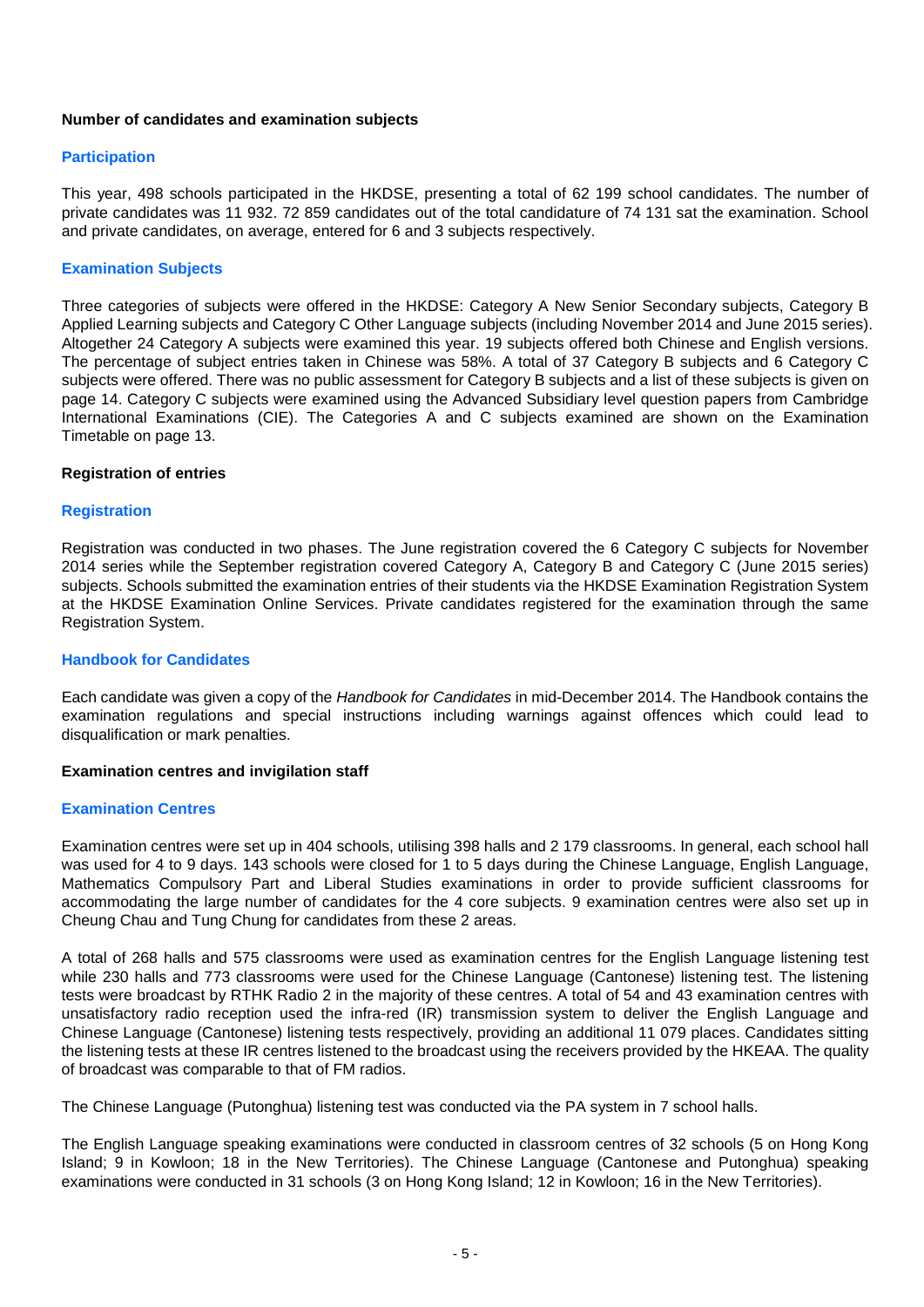# **Centre Supervisors and Invigilators**

Centre supervisors were nominated by the participating schools. Each centre supervisor was given a Centre Supervisor's Handbook, which contains details of the examination regulations, special instructions and specimens of examination documents. Separate handbooks were also issued for English Language, Chinese Language and Other Language subject examinations.

Centre Supervisors' Conferences were held on 17, 19, 21, 23 and 25 March 2015 to brief centre supervisors and their deputies on the procedures for the conduct of examinations.

The number of invigilator-sessions for the written examinations including listening tests was 14 996. Participating schools provided for 95.3% of the total invigilation requirement. The remaining 4.7% was filled by external invigilators hired by the HKEAA. Teachers serving as invigilators at examination centres outside their own schools were given a travelling allowance.

To enhance the provision of effective and real-time support to examination centres and to facilitate the reliable and efficient tracking of candidates' attendance and collection of answer scripts in written examinations, the 'Public Examinations Communication & Support System (PECSS)' and 'Attendance & Script Tracking System (ASTS)' were fully implemented in 398 centres in 2015. In general, the feedback from the examination centres and examination personnel on the systems was favourable.

To familiarise centre supervisors, invigilators and school IT technicians with the set-up and operation of the PECSS and ASTS, the Authority conducted 2 briefing sessions and 5 training workshops for around 530 invigilation staff and school IT technicians from February to March 2015. Positive feedback was received from the participants.

Full-scale deployment of the Oral Recording System (ORS) covering the HKDSE Chinese Language and English Language speaking examinations was carried out in 2015. 10 intensive briefing and training workshops were conducted for around 159 ORS assistants and 73 School ORS assistants, 4 briefing and training workshops were conducted for 207 teams of Chinese Language oral examiners and 198 teams of English Language oral examiners.

### **Distribution of Question Papers and Collection of Scripts**

Question papers were delivered by courier in the morning of each examination day to 403 (99.75%) examination centres which had opted for this service. Depot was also operated in San Po Kong to distribute question papers to centre supervisors who had opted for self-collection.

8 collection centres were set up in Heng Fa Chuen, Yau Ma Tei, San Po Kong, Tsuen Wan, Shatin, Tai Po, Tuen Mun and Yuen Long for the return of scripts and other examination documents from centres after the examination.

Special arrangements were made for the return of scripts from the centre in Cheung Chau.

### **Services for candidates with special needs**

Same as last year, special examination arrangements were made for candidates with special needs so as to enable them to be equitably assessed under suitable conditions. This year, special examination arrangements, such as extra examination time allowance, arrangement of supervised breaks, provision of braille/enlarged question papers and special answer books, were made for about 1 746 HKDSE candidates with various special needs including candidates with physical, visual, aural, oral or specific learning disabilities.

133 special centres for written examinations and 17 special centres for speaking examinations were set up to serve these candidates. Some candidates were exempted from part of an examination such as listening or speaking tests. Their results for the affected part(s) were assessed. The details of the exempted part(s) were indicated on the candidates' certificate. However, the reason for the exemption was not listed on the certificate.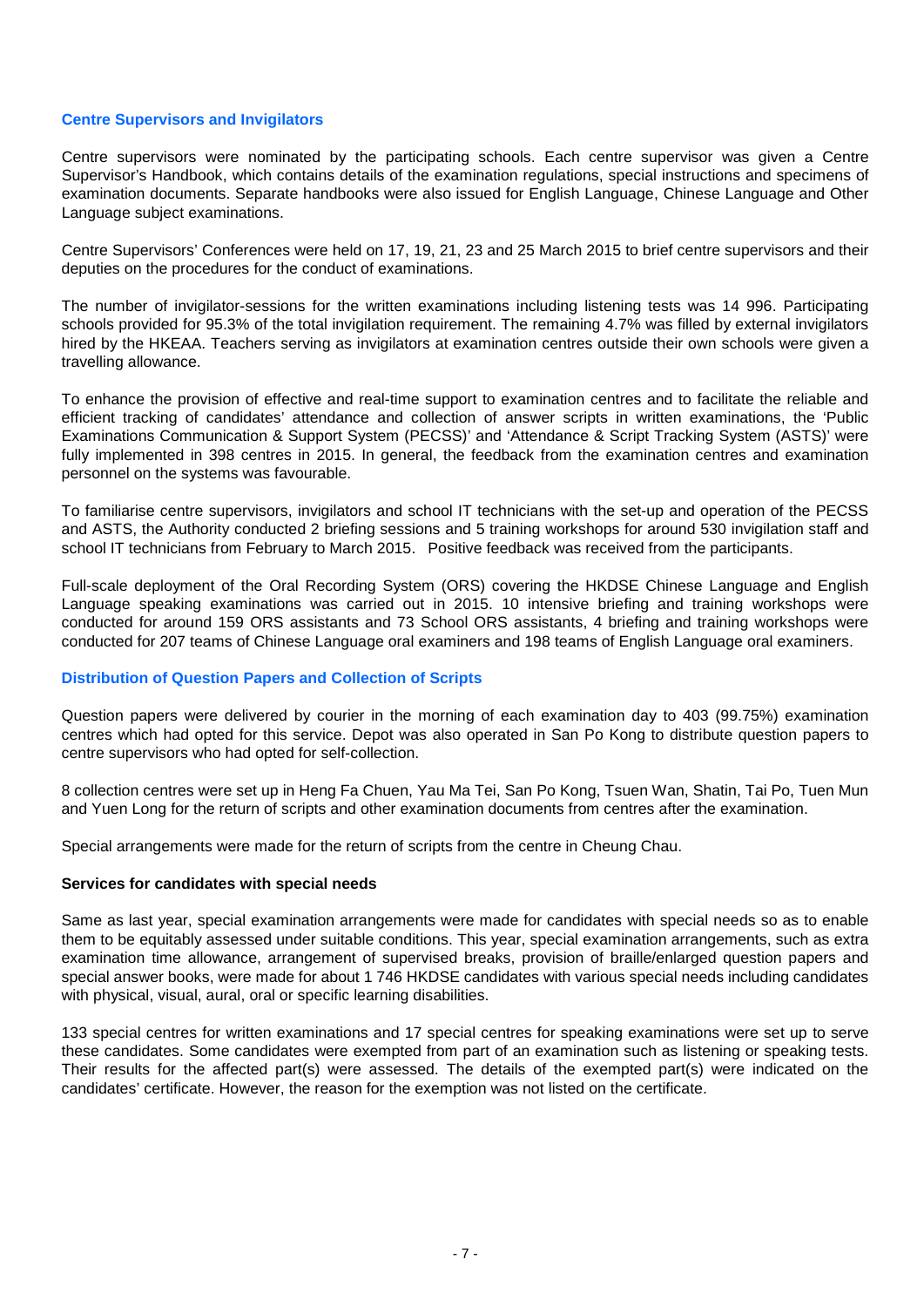A total of 5 candidates who were hospitalised during the examination period were given permission, with the consent of their doctors, to sit the examination in hospital under the supervision of invigilators hired by the HKEAA.

Special arrangements were made for 8 candidates who, due to religious reasons, could not take examinations on Saturday morning. These candidates sat the Information and Communication Technology, Chinese History and Economics after sunset on the examination day at a special centre under the supervision of the HKEAA.

Arrangements were made for 28 candidates serving sentences to take the HKDSE inside the correctional institutions, under the supervision of invigilators provided by the Correctional Services Department and the HKEAA.

# **Marking and grading**

This year, on-screen marking was adopted for all 24 Category A subjects.

There were 998 800 scripts from the written examinations this year. 5 084 markers and marking assistants, mainly secondary school teachers, were recruited. The same marking scheme and grading standard were used for the English and Chinese versions of subjects with bilingual versions.

In addition, 1 054 oral examiners were appointed to conduct the HKDSE speaking examinations.

### **Examination irregularities**

All cases of irregularities reported by centres, schools or candidates were processed by the Standing Committee chaired by the Director – Public Examinations in accordance with the Public Examinations Board's guidelines for handling irregularities. The cases were then presented to the Public Examinations Board for final decisions.

Statistics on candidates who were penalised for offences committed during the examination are given in Table  $1 -$ Statistics Overview on page 19.

### **Examination results**

## **Release of Results**

The examination results for Category A and Category B subjects were released on Wednesday, 15 July 2015 while the examination results for Category C (June 2015) subjects were released on Monday, 20 July 2015. Results notices were issued to school candidates through their schools. Private candidates' results notices were sent by post. Schools could obtain softcopies of Examination Results Data File, School Results List as well as Analysis of School Results via the Results Dissemination System at the HKDSE Examination Online Services.

Private and evening school candidates and school candidates sitting Category C (June 2015) subjects were able to view their results online from 7:00 am on 15 July and 8:30 am on 20 July respectively to 2 September 2015.

Private and evening school candidates who had not received their Category A and Category B results notices by 10:00 am on 15 July 2015 could come to the HKEAA Southorn Centre office for re-issue of their results notices immediately.

# **Assessed Subject Results of Candidates**

School candidates who are unable to take the examination of a subject due to illness or other special circumstances may apply through their schools for assessment of results based on their school internal results. A total of 39 applications were approved this year. The assessed results of the subjects concerned, limited to Level 2, 3 or 4 for Category A subjects, were listed in the candidate's certificate. Candidates with assessed results below level 2 were not awarded any assessed results.